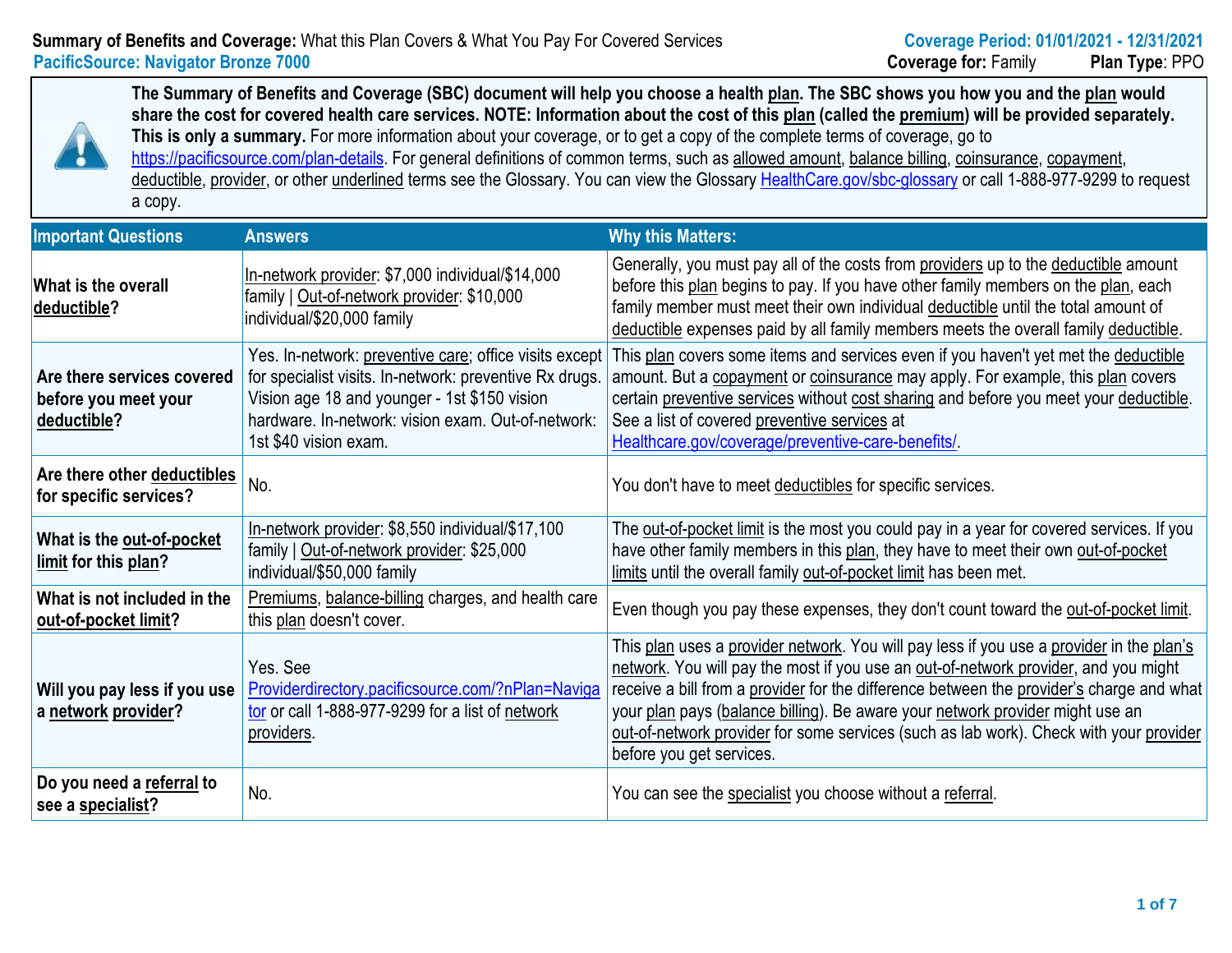

All **copayment** and **coinsurance** costs shown in this chart are after your **deductible** has been met, if a **deductible** applies.

| <b>What You Will Pay</b>                                                                                                              |                                                     |                                                    |                                                  |                                                                                                                                                                                                                                                                                                                                                                                                                                                                                                                                                                                                                       |  |  |
|---------------------------------------------------------------------------------------------------------------------------------------|-----------------------------------------------------|----------------------------------------------------|--------------------------------------------------|-----------------------------------------------------------------------------------------------------------------------------------------------------------------------------------------------------------------------------------------------------------------------------------------------------------------------------------------------------------------------------------------------------------------------------------------------------------------------------------------------------------------------------------------------------------------------------------------------------------------------|--|--|
| Common<br><b>Medical Event</b>                                                                                                        | <b>Services You May Need</b>                        | <b>In-network</b><br>(You will pay the least)      | <b>Out-of-network</b><br>(You will pay the most) | <b>Limitations, Exceptions, &amp; Other</b><br><b>Important Information</b>                                                                                                                                                                                                                                                                                                                                                                                                                                                                                                                                           |  |  |
|                                                                                                                                       | Primary care visit to treat an injury<br>or illness | \$35 co-pay, deductible does<br>not apply          | 50% co-insurance                                 | None                                                                                                                                                                                                                                                                                                                                                                                                                                                                                                                                                                                                                  |  |  |
|                                                                                                                                       | Specialist visit                                    | 40% co-insurance                                   | 50% co-insurance                                 | None                                                                                                                                                                                                                                                                                                                                                                                                                                                                                                                                                                                                                  |  |  |
| If you visit a health<br>care<br>provider's<br>office or clinic                                                                       | Preventive<br>care/screening/immunization           | No charge, deductible does<br>not apply            | 50% co-insurance                                 | Preventive Physicals: 13 visits ages 0-36<br>months, annually ages 3 and older. Well<br>Woman Visits: annually. You may have to<br>pay for services that aren't preventive. Ask<br>your provider if the services needed are<br>preventive. Then check what your plan will<br>pay for. Tobacco cessation: Not covered<br>out-of-network.                                                                                                                                                                                                                                                                               |  |  |
| If you have a test                                                                                                                    | Diagnostic test (x-ray, blood<br>work)              | 40% co-insurance                                   | 50% co-insurance                                 | None                                                                                                                                                                                                                                                                                                                                                                                                                                                                                                                                                                                                                  |  |  |
|                                                                                                                                       | Imaging (CT/PET scans, MRIs)                        | 40% co-insurance                                   | 50% co-insurance                                 | Preauthorization required.                                                                                                                                                                                                                                                                                                                                                                                                                                                                                                                                                                                            |  |  |
|                                                                                                                                       | Tier one drugs                                      | Retail: 40% co-insurance<br>Mail: 40% co-insurance | 90% co-insurance                                 |                                                                                                                                                                                                                                                                                                                                                                                                                                                                                                                                                                                                                       |  |  |
| If you need drugs to<br>treat your illness or<br>condition<br>More information<br>about prescription<br>drug coverage is<br>available | Tier two drugs                                      | Retail: 40% co-insurance<br>Mail: 40% co-insurance | 90% co-insurance                                 | Prescription benefit includes certain<br>outpatient drugs as a preventive benefit at<br>no charge when received in-network,<br>deductible does not apply. Cost share<br>amounts shown represent a 30 day supply<br>at retail and a 90 day supply at mail order.<br>Quantity for retail and mail order are limited<br>to a 90 day supply. Quantity for Specialty<br>drug is limited to 30 day supply.<br>Preauthorization required for certain drugs.<br>If a manufacturer coupon or rebate is used,<br>the amount of the discount will not<br>accumulate toward the deductible or the<br>maximum out-of-pocket limit. |  |  |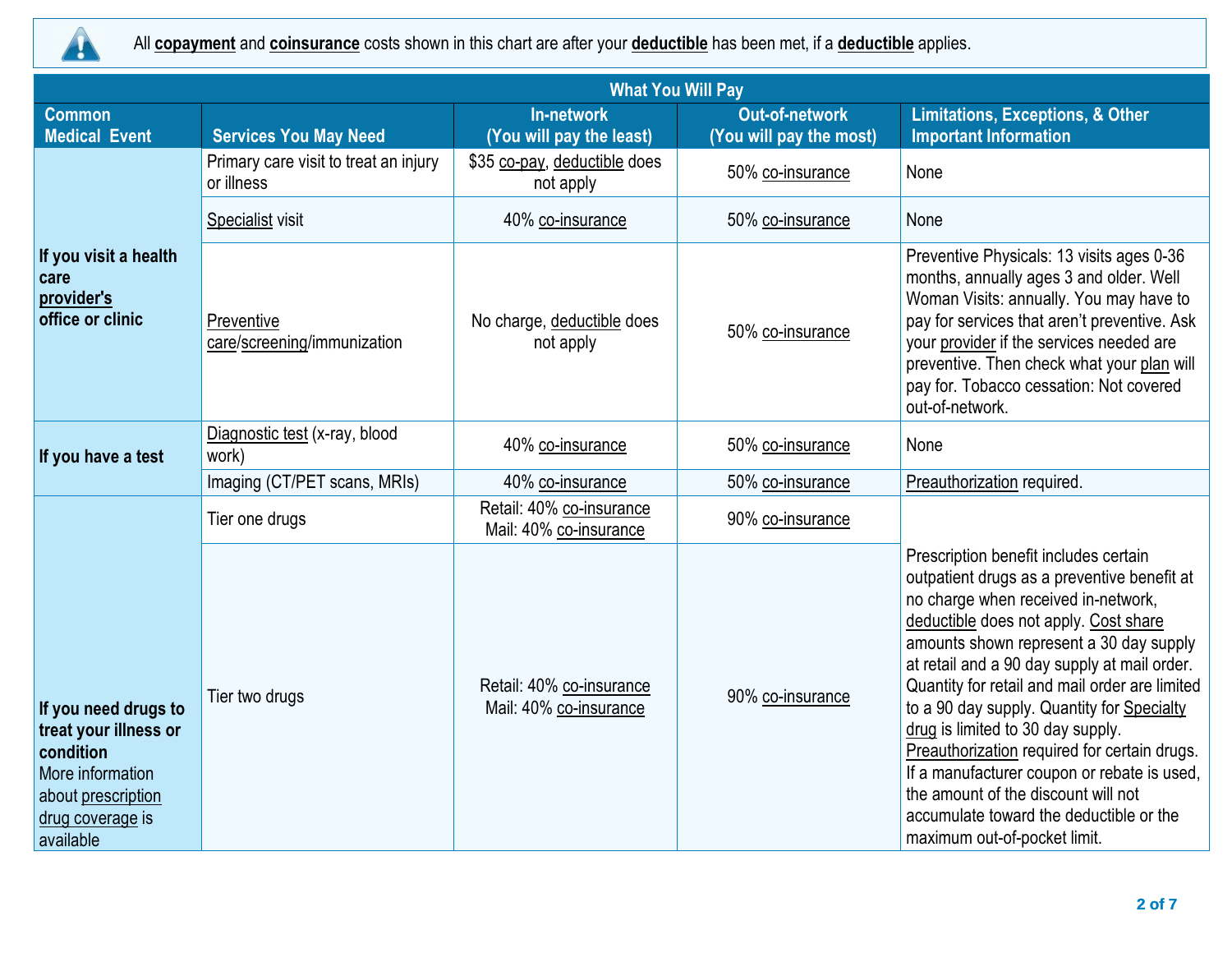|                                               | <b>What You Will Pay</b>                          |                                                                              |                                                                              |                                                       |  |
|-----------------------------------------------|---------------------------------------------------|------------------------------------------------------------------------------|------------------------------------------------------------------------------|-------------------------------------------------------|--|
| <b>Common</b><br><b>Medical Event</b>         | <b>Services You May Need</b>                      | <b>In-network</b><br>(You will pay the least)                                | <b>Out-of-network</b><br>(You will pay the most)                             | Limita<br>Import                                      |  |
| at<br>https://pacificsource.co<br>m/drug-list | Tier three drugs                                  | Retail: 40% co-insurance<br>Mail: 40% co-insurance                           | 90% co-insurance                                                             |                                                       |  |
|                                               | Tier four drugs                                   | 40% co-insurance                                                             | 90% co-insurance                                                             |                                                       |  |
| If you have<br>outpatient                     | Facility fee (e.g., ambulatory<br>surgery center) | 40% co-insurance                                                             | 50% co-insurance                                                             | None                                                  |  |
| surgery                                       | Physician/surgeon fees                            | 40% co-insurance                                                             | 50% co-insurance                                                             |                                                       |  |
| If you need<br>immediate                      | <b>Emergency room care</b>                        | Medical emergency: 40%<br>co-insurance<br>Non-emergency:<br>40% co-insurance | Medical emergency: 40%<br>co-insurance<br>Non-emergency:<br>50% co-insurance | None                                                  |  |
| medical attention                             | Emergency medical transportation                  | Ground: 40% co-insurance<br>Air: 40% co-insurance                            | Ground: 40% co-insurance<br>Air: 40% co-insurance                            | Limited<br>conditio<br>or phys<br>air base<br>allowan |  |
|                                               | Urgent care                                       | \$35 co-pay, deductible does<br>not apply                                    | 50% co-insurance                                                             | None                                                  |  |
| If you have a<br>hospital stay                | Facility fee (e.g., hospital room)                | 40% co-insurance                                                             | 50% co-insurance                                                             | Limited<br>intensiv<br>necessa<br>private<br>some in  |  |
|                                               | Physician/surgeon fees                            | 40% co-insurance                                                             | 50% co-insurance                                                             | None                                                  |  |
| If you need<br>mental health,<br>behavioral   | <b>Outpatient services</b>                        | \$35 co-pay, deductible does<br>not apply                                    | 50% co-insurance                                                             | None                                                  |  |
| health, or<br>substance<br>abuse services     | Inpatient services                                | 40% co-insurance                                                             | 50% co-insurance                                                             | Preauth<br>inpatier                                   |  |
|                                               |                                                   |                                                                              |                                                                              |                                                       |  |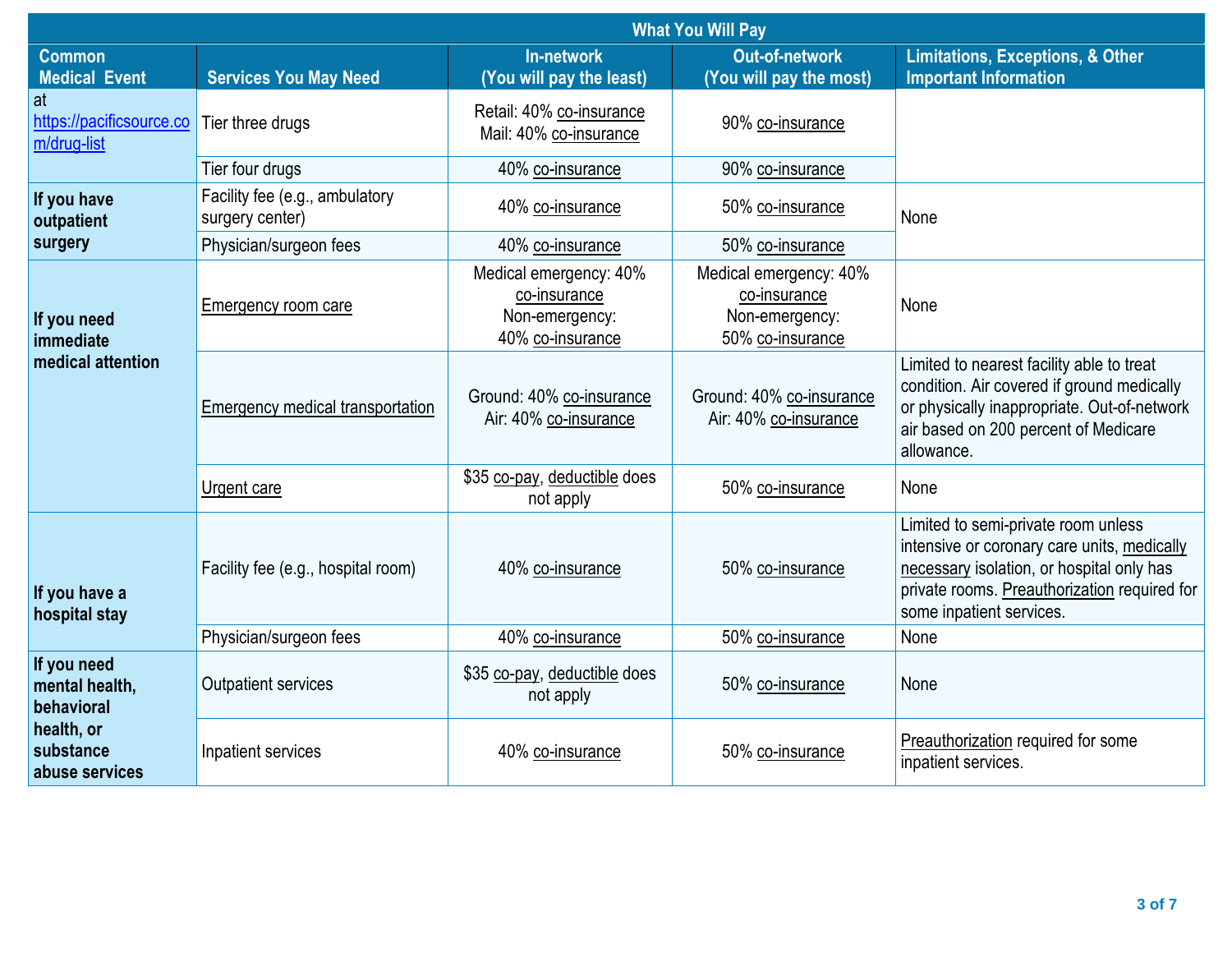| <b>What You Will Pay</b>                                                |                                              |                                                             |                                                             |                                                                                                                                                                                                                                                                                                   |  |  |
|-------------------------------------------------------------------------|----------------------------------------------|-------------------------------------------------------------|-------------------------------------------------------------|---------------------------------------------------------------------------------------------------------------------------------------------------------------------------------------------------------------------------------------------------------------------------------------------------|--|--|
| <b>Common</b><br><b>Medical Event</b>                                   | <b>Services You May Need</b>                 | <b>In-network</b><br>(You will pay the least)               | <b>Out-of-network</b><br>(You will pay the most)            | <b>Limitations, Exceptions, &amp; Other</b><br><b>Important Information</b>                                                                                                                                                                                                                       |  |  |
|                                                                         | Office visits                                |                                                             |                                                             |                                                                                                                                                                                                                                                                                                   |  |  |
| If you are<br>pregnant                                                  | Childbirth/delivery professional<br>services | 40% co-insurance                                            | 50% co-insurance                                            | Cost sharing does not apply for preventive<br>services. Practitioner delivery and hospital<br>visits are covered under prenatal and<br>postnatal care. Facility is covered the same<br>as any other hospital services. Coverage<br>includes termination of pregnancy.                             |  |  |
|                                                                         | Childbirth/delivery facility services        |                                                             |                                                             |                                                                                                                                                                                                                                                                                                   |  |  |
|                                                                         | Home health care                             | 40% co-insurance                                            | 50% co-insurance                                            | No coverage for private duty nursing or<br>custodial care. Preauthorization required.                                                                                                                                                                                                             |  |  |
| If you need help<br>recovering or have<br>other special health<br>needs | Rehabilitation services                      | Inpatient: 40% co-insurance<br>Outpatient: 40% co-insurance | Inpatient: 50% co-insurance<br>Outpatient: 50% co-insurance | Inpatient: Covered up to 30 days/year,<br>unless medically necessary to treat a<br>mental health diagnosis. Preauthorization<br>required.<br>Outpatient: Covered up to 30 visits/year<br>unless medically necessary to treat a<br>mental health diagnosis.<br>No coverage for recreation therapy. |  |  |
|                                                                         | Habilitation services                        | Inpatient: 40% co-insurance<br>Outpatient: 40% co-insurance | Inpatient: 50% co-insurance<br>Outpatient: 50% co-insurance | Inpatient: Covered up to 30 days/year,<br>unless medically necessary to treat a<br>mental health diagnosis. Preauthorization<br>required.<br>Outpatient: Covered up to 30 visits/year<br>unless medically necessary to treat a<br>mental health diagnosis.<br>No coverage for recreation therapy. |  |  |
|                                                                         | Skilled nursing care                         | 40% co-insurance                                            | 50% co-insurance                                            | Limited to 60 days/year. No coverage for<br>custodial care.                                                                                                                                                                                                                                       |  |  |
|                                                                         | Durable medical equipment                    | 40% co-insurance                                            | 50% co-insurance                                            | Limited to: \$5,000/year overall; one<br>pair/year for glasses or contact lenses; one<br>breast pump/pregnancy; one wig/year for<br>chemotherapy or radiation therapy.<br>Preauthorization required if equipment is<br>over \$1,000 and for power-assisted<br>wheelchairs.                        |  |  |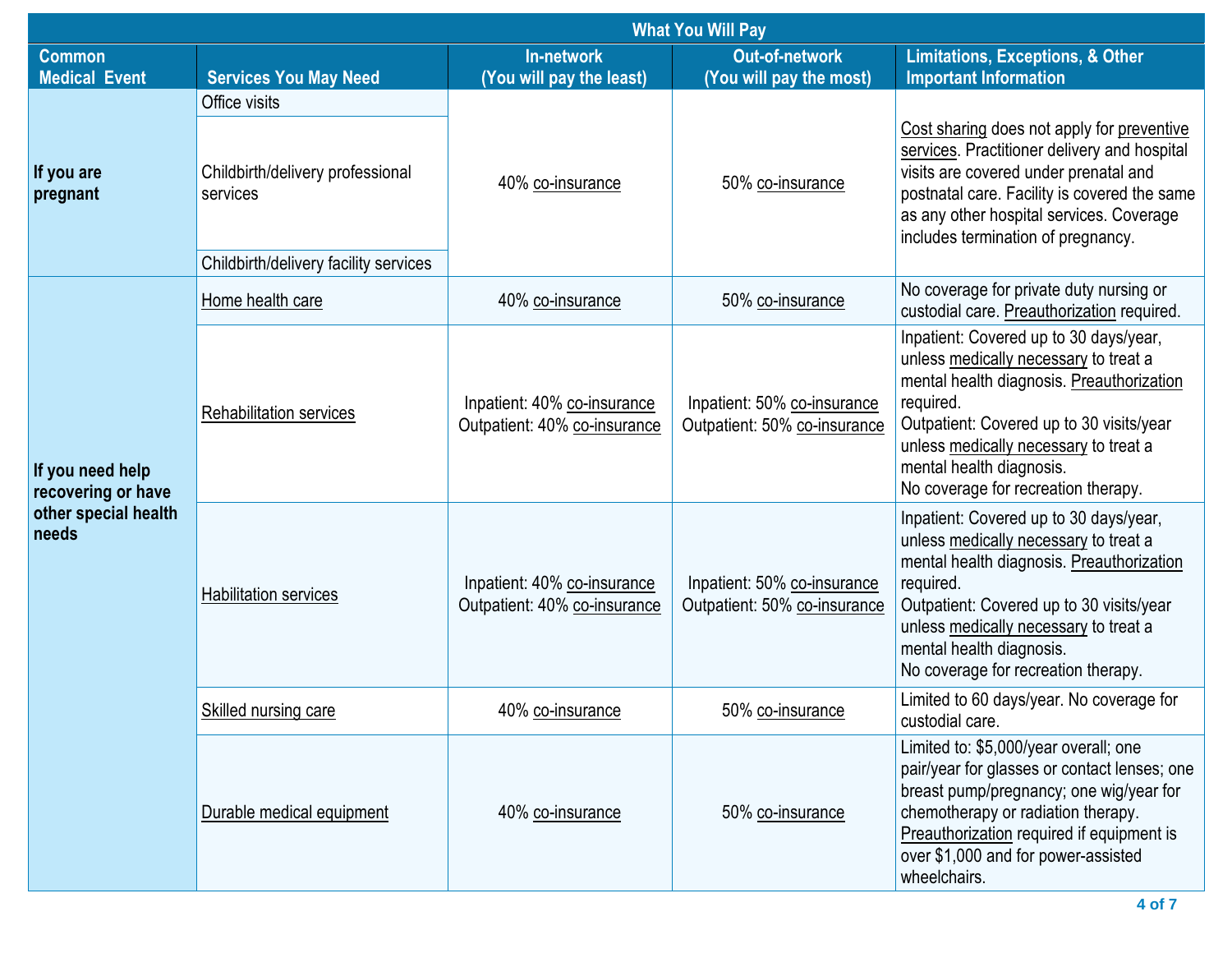| <b>What You Will Pay</b>                  |                              |                                                                |                                                                                       |                                                                                                                                                                                                                                                                                   |  |  |
|-------------------------------------------|------------------------------|----------------------------------------------------------------|---------------------------------------------------------------------------------------|-----------------------------------------------------------------------------------------------------------------------------------------------------------------------------------------------------------------------------------------------------------------------------------|--|--|
| <b>Common</b><br><b>Medical Event</b>     | <b>Services You May Need</b> | In-network<br>(You will pay the least)                         | Out-of-network<br>(You will pay the most)                                             | <b>Limitations, Exceptions, &amp; Other</b><br><b>Important Information</b>                                                                                                                                                                                                       |  |  |
|                                           | Hospice services             | 40% co-insurance                                               | 50% co-insurance                                                                      | No coverage for private duty nursing.                                                                                                                                                                                                                                             |  |  |
| If your child needs<br>dental or eye care | Children's eye exam          | No charge, deductible does<br>not apply                        | No charge up to \$40<br>maximum, deductible does not<br>apply, then 100% co-insurance | For age 18 or younger, one routine eye<br>exam/year.                                                                                                                                                                                                                              |  |  |
|                                           | Children's glasses           | Combined in-network and<br>out-of-network: 40%<br>co-insurance | Combined in-network and<br>out-of-network: 40%<br>co-insurance                        | Combined in-network and out-of-network:<br>For age 18 or younger, one pair of glasses<br>(frames and lenses) or contacts (lenses<br>and fitting) in lieu of glasses per year.<br>Additional coatings not covered. No charge<br>up to \$150 maximum, deductible does not<br>apply. |  |  |
|                                           | Children's dental check-up   | Not covered                                                    | Not covered                                                                           | Not covered                                                                                                                                                                                                                                                                       |  |  |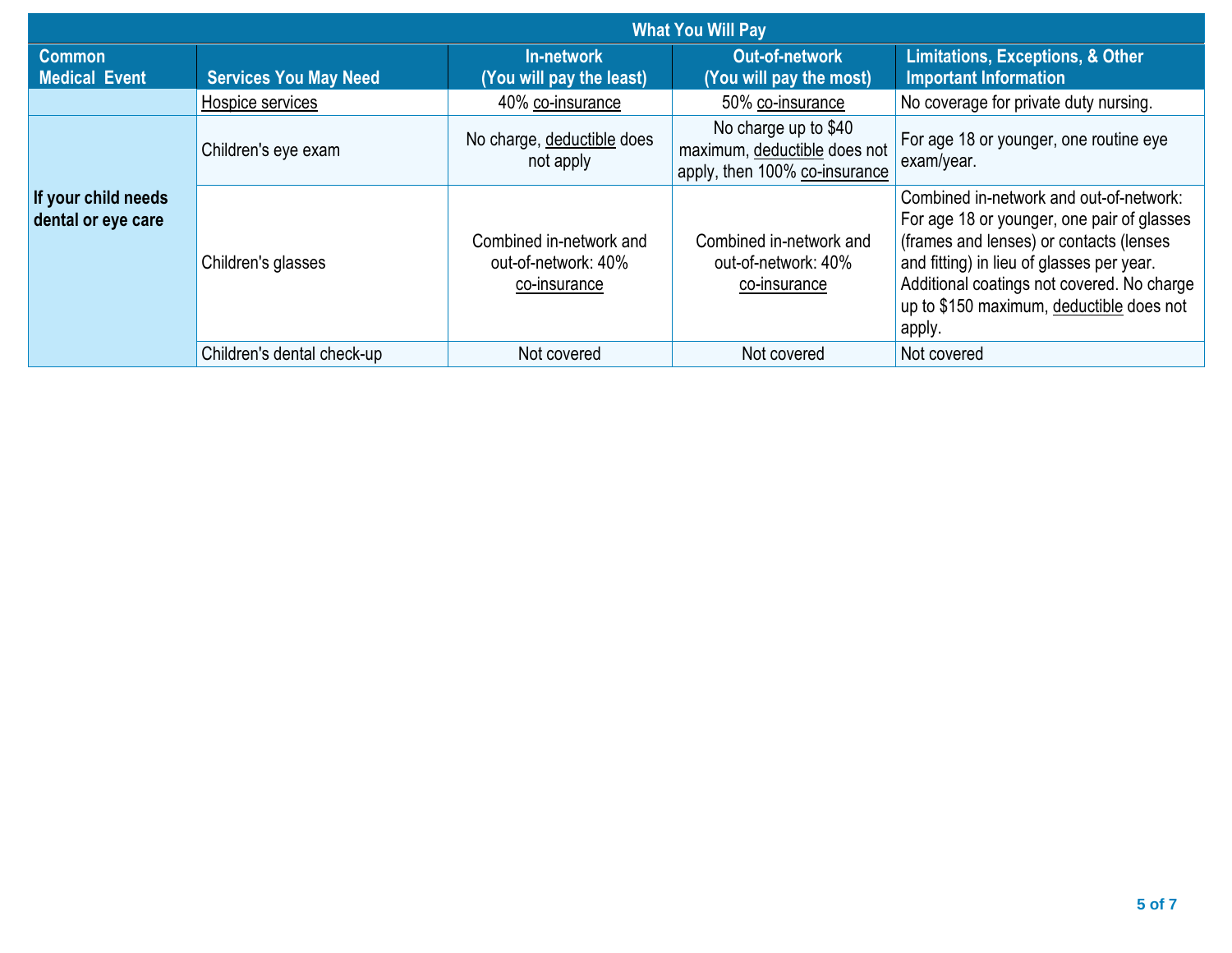## **Excluded Services & Other Covered Services:**

|                                                   | Services Your Plan Generally Does NOT Cover (Check your policy or plan document for more information and a list of any othe  |                            |
|---------------------------------------------------|------------------------------------------------------------------------------------------------------------------------------|----------------------------|
| • Bariatric surgery                               | • Infertility treatment                                                                                                      | • Private-duty nurs        |
| • Cosmetic surgery (except in certain situations) | $\bullet$ Long-term care                                                                                                     | $\bullet$ Routine eye care |
| • Dental care (Adult)                             | • Non-emergency care when traveling outside the U.S. • Routine foot care                                                     |                            |
|                                                   | Other Covered Services (Limitations may apply to these services. This isn't a complete list. Please see your plan document.) |                            |
| • Abortion                                        | • Chiropractic care                                                                                                          | • Hearing aids (Chi        |
|                                                   |                                                                                                                              |                            |

**Your Rights to Continue Coverage:** There are agencies that can help if you want to continue your coverage after it ends. The contact Division of Financial Regulation at 1-888-877-4894 or at dfr.oregon.gov. Other coverage options may be available to you too, including coverage through the Health Insurance Marketplace. For more information about the Marketplace, visit HealthCare.gov or call 1-800-31

• Acupuncture l **Acupuncture** l Hearing aids (Adult) **and Acupuncture** l Weight loss programs and a Mearing aids (Adult)

Your Grievance and Appeals Rights: There are agencies that can help if you have a complaint against your plan for a denial of a clai grievance or appeal. For more information about your rights, look at the explanation of benefits you will receive for that medical claim. Y complete information to submit a claim, appeal or a grievance for any reason to your plan. For more information about your rights, this r PacificSource Customer Service team at 1-888-977-9299 or the Division of Financial Regulation at 1-888-877-4894 or at dfr.oregon.gov

## **Does this plan provide Minimum Essential Coverage? Yes.**

Minimum Essential Coverage generally includes plans, health insurance available through the Marketplace or other individual market po TRICARE, and certain other coverage. If you are eligible for certain types of Minimum Essential Coverage, you may not be eligible for the

**Does this plan meet Minimum Value Standards? Not Applicable.**

If your plan doesn't meet the Minimum Value Standards you may be eligible for a premium tax credit to help you pay for a plan through

**Language Access Services:**

Spanish (Español): Para obtener asistencia en Español, llame al 1-888-977-9299.

To see examples of how this plan might cover costs for a sample medical situation, see the next se